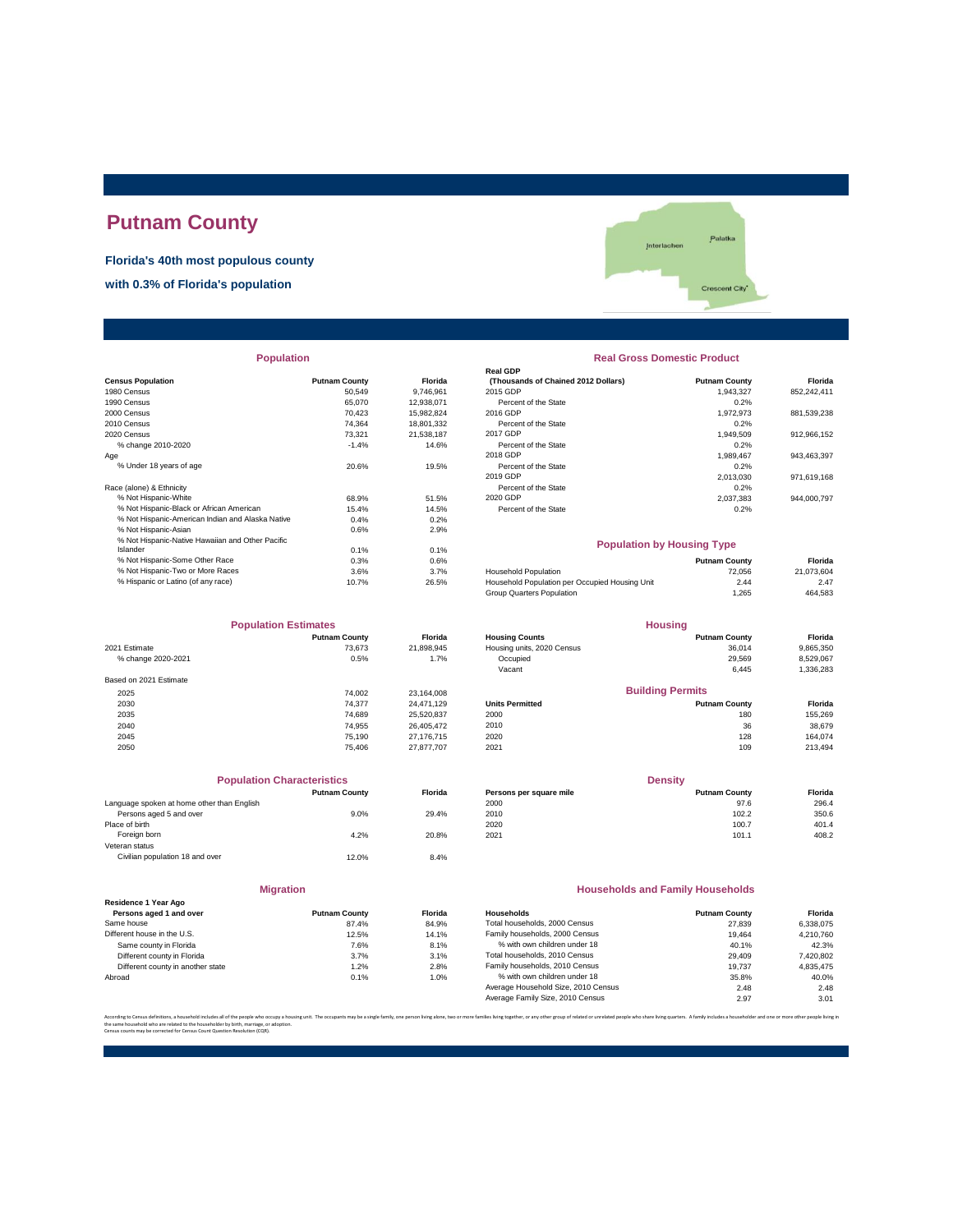## **Putnam County**

|                                                                              |                      |                         | <b>Employment and Labor Force</b>                               |                      |                      |
|------------------------------------------------------------------------------|----------------------|-------------------------|-----------------------------------------------------------------|----------------------|----------------------|
| <b>Establishments</b>                                                        |                      |                         | <b>Establishments</b>                                           |                      |                      |
| 2020                                                                         | <b>Putnam County</b> | Florida                 | % of All Industries, 2020                                       | <b>Putnam County</b> | Florida              |
| All industries<br>Natural Resource & Mining                                  | 1,470<br>49          | 763,854<br>5,514        | All industries<br>Natural Resource & Mining                     | 1,470<br>3.3%        | 763,854<br>0.7%      |
| Construction                                                                 | 230                  | 77,720                  | Construction                                                    | 15.6%                | 10.2%                |
| Manufacturing                                                                | 35                   | 21,822                  | Manufacturing                                                   | 2.4%                 | 2.9%                 |
| Trade, Transportation and Utilities                                          | 297                  | 145,853                 | Trade, Transportation and Utilities                             | 20.2%                | 19.1%                |
| Information                                                                  | 15                   | 13,437                  | Information                                                     | 1.0%                 | 1.8%                 |
| <b>Financial Activities</b>                                                  | 112                  | 83,911                  | <b>Financial Activities</b>                                     | 7.6%                 | 11.0%                |
| Professional & Business Services                                             | 191                  | 187,348                 | Professional & Business Services                                | 13.0%                | 24.5%                |
| Education & Health Services<br>Leisure and Hospitality                       | 220                  | 87,764                  | Education & Health Services<br>Leisure and Hospitality          | 15.0%                | 11.5%                |
| <b>Other Services</b>                                                        | 136<br>105           | 61,008<br>56,385        | Other Services                                                  | 9.3%<br>7.1%         | 8.0%<br>7.4%         |
| Government                                                                   | 63                   | 5,895                   | Government                                                      | 4.3%                 | 0.8%                 |
|                                                                              |                      |                         |                                                                 |                      |                      |
| <b>Average Annual Employment</b>                                             |                      |                         | <b>Average Annual Wage</b>                                      |                      |                      |
| % of All Industries, 2020                                                    | <b>Putnam County</b> | Florida                 | 2020                                                            | <b>Putnam County</b> | Florida              |
| All industries                                                               | 15,874               | 8,453,489               | All industries                                                  | \$43,300             | \$55,840             |
| Natural Resource & Mining                                                    | 6.9%                 | 0.8%                    | Natural Resource & Mining                                       | \$40,596             | \$37,710             |
| Construction                                                                 | 10.1%                | 6.7%                    | Construction                                                    | \$67,477             | \$55,840             |
| Manufacturing                                                                | 22.0%                | 4.5%                    | Manufacturing                                                   | \$38,531             | \$66,738             |
| Trade, Transportation and Utilities                                          | 0.4%                 | 20.6%                   | Trade, Transportation and Utilities                             | \$53,819             | \$49,342             |
| Information                                                                  | 2.8%                 | 1.5%                    | Information                                                     | \$42,757             | \$93,360             |
| <b>Financial Activities</b><br>Professional & Business Services              | 5.6%                 | 6.9%                    | <b>Financial Activities</b><br>Professional & Business Services | \$50,852             | \$84,295             |
| Education & Health Services                                                  | 15.0%<br>9.8%        | 16.1%                   | Education & Health Services                                     | \$44,578<br>\$18,365 | \$68,218<br>\$55,099 |
| Leisure and Hospitality                                                      | 2.4%                 | 15.3%<br>11.9%          | Leisure and Hospitality                                         | \$28,948             | \$27,694             |
| <b>Other Services</b>                                                        | 0.1%                 | 3.0%                    | <b>Other Services</b>                                           | \$24,811             | \$41,131             |
| Government                                                                   | 22.3%                | 12.5%                   | Government                                                      | \$48,502             | \$58,821             |
| Industries may not add to the total due to confidentiality and unclassified. |                      |                         |                                                                 |                      |                      |
| <b>Labor Force as Percent of Population</b>                                  |                      |                         |                                                                 |                      |                      |
| Aged 18 and Older                                                            | <b>Putnam County</b> | Florida                 | <b>Unemployment Rate</b>                                        | <b>Putnam County</b> | Florida              |
| 2000                                                                         | 55.8%                | 64.2%                   | 2000                                                            | 4.3%                 | 3.8%                 |
| 2010                                                                         | 52.5%                | 61.8%                   | 2010                                                            | 13.0%                | 10.8%                |
| 2020                                                                         | 45.7%                | 58.6%                   | 2020                                                            | 8.7%                 | 8.2%                 |
| 2021                                                                         | 46.8%                | 59.0%                   | 2021                                                            | 6.1%                 | 4.6%                 |
|                                                                              |                      |                         | Income and Financial Health                                     |                      |                      |
| Personal Income (\$000s)                                                     | <b>Putnam County</b> | Florida                 | Per Capita Personal Income                                      | <b>Putnam County</b> | Florida              |
| 2000                                                                         | \$1,335,727          | \$472,851,789           | 2000                                                            | \$18,965             | \$29,466             |
| 2010                                                                         | \$2,008,202          | \$732,457,478           | 2010                                                            | \$27,056             | \$38,865             |
| 2011<br>% change 2010-11                                                     | \$2,054,148<br>2.3%  | \$771,409,454           | 2011<br>% change 2010-11                                        | \$27,888             | \$40,482<br>4.2%     |
| 2012                                                                         | \$1,996,970          | 5.3%<br>\$800,551,723   | 2012                                                            | 3.1%<br>\$27,380     | \$41,475             |
| % change 2011-12                                                             | $-2.8%$              | 3.8%                    | % change 2011-12                                                | $-1.8%$              | 2.5%                 |
| 2013                                                                         | \$1,963,932          | \$802,975,701           | 2013                                                            | \$27,134             | \$41,069             |
| % change 2012-13                                                             | $-1.7%$              | 0.3%                    | % change 2012-13                                                | $-0.9%$              | $-1.0%$              |
| 2014                                                                         | \$2,017,409          | \$861,412,339           | 2014                                                            | \$28,025             | \$43,388             |
| % change 2013-14                                                             | 2.7%                 | 7.3%                    | % change 2013-14                                                | 3.3%                 | 5.6%                 |
| 2015                                                                         | \$2,089,688          | \$919,834,894           | 2015                                                            | \$29,039             | \$45,493             |
| % change 2014-15                                                             | 3.6%                 | 6.8%                    | % change 2014-15                                                | 3.6%                 | 4.9%                 |
| 2016                                                                         | \$2,202,658          | \$954,069,719           | 2016                                                            | \$30,419             | \$46,253             |
| % change 2015-16                                                             | 5.4%                 | 3.7%                    | % change 2015-16                                                | 4.8%                 | 1.7%                 |
| 2017                                                                         | \$2,317,291          | \$1,023,131,116         | 2017                                                            | \$31,563             | \$48,774             |
| % change 2016-17                                                             | 5.2%                 | 7.2%                    | % change 2016-17                                                | 3.8%                 | 5.5%                 |
| 2018                                                                         | \$2,401,041          | \$1,087,188,628         | 2018                                                            | \$32,461             | \$51,150             |
| % change 2017-18                                                             | 3.6%                 | 6.3%                    | % change 2017-18                                                | 2.8%                 | 4.9%                 |
| 2019<br>% change 2018-19                                                     | \$2,507,697          | \$1,139,799,293         | 2019<br>% change 2018-19                                        | \$33,747             | \$53,034             |
| 2020                                                                         | 4.4%<br>\$2,719,840  | 4.8%<br>\$1,209,995,921 | 2020                                                            | 4.0%<br>\$36,354     | 3.7%<br>\$55,675     |
| % change 2019-20                                                             | 8.5%                 | 6.2%                    | % change 2019-20                                                | 7.7%                 | 5.0%                 |
|                                                                              |                      |                         |                                                                 |                      |                      |
| Earnings by Place of Work (\$000s)<br>2000                                   | \$680,739            | \$308,751,767           | <b>Median Income</b><br>Median Household Income                 | \$40,068             | \$57,703             |
| 2010                                                                         | \$947,903            | \$438,983,914           | Median Family Income                                            | \$49,188             | \$69,670             |
| 2011                                                                         | \$932,809            | \$450,498,606           |                                                                 |                      |                      |
| % change 2010-11                                                             | $-1.6%$              | 2.6%                    | Percent in Poverty, 2020                                        |                      |                      |
| 2012                                                                         | \$896,557            | \$468,410,475           | All ages in poverty                                             | 24.3%                | 12.4%                |
| % change 2011-12                                                             | $-3.9%$              | 4.0%                    | Under age 18 in poverty                                         | 33.0%                | 17.2%                |
| 2013                                                                         | \$881,106            | \$482,898,301           | Related children age 5-17 in families in poverty                | 31.7%                | 16.5%                |
| % change 2012-13                                                             | $-1.7%$              | 3.1%                    |                                                                 |                      |                      |
| 2014                                                                         | \$891,701            | \$512,375,290           | <b>Personal Bankruptcy Filing Rate</b>                          |                      |                      |
| % change 2013-14                                                             | 1.2%                 | 6.1%                    | (per 1,000 population)                                          | <b>Putnam County</b> | Florida              |
| 2015                                                                         | \$912,133            | \$544,408,719           | 12-Month Period Ending December 31, 2020                        | 0.80                 | 1.66                 |
| % change 2014-15                                                             | 2.3%                 | 6.3%                    | 12-Month Period Ending December 31, 2021                        | 0.76                 | 1.38                 |
| 2016                                                                         | \$925,314            | \$569,769,284           | State Rank                                                      | 44                   | <b>NA</b>            |
| % change 2015-16                                                             | 1.4%                 | 4.7%                    | NonBusiness Chapter 7 & Chapter 13                              |                      |                      |
| 2017                                                                         | \$950,493            | \$603,668,170           |                                                                 |                      |                      |
| % change 2016-17                                                             | 2.7%                 | 5.9%                    | Workers Aged 16 and Over                                        | <b>Putnam County</b> | Florida              |
| 2018                                                                         | \$982,070            | \$639,620,451           | Place of Work in Florida                                        |                      |                      |
| % change 2017-18                                                             | 3.3%                 | 6.0%                    | Worked outside county of residence<br>Travel Time to Work       | 38.5%                | 18.1%                |
| 2019<br>% change 2018-19                                                     | \$1,016,703          | \$671,553,148           | Mean travel time to work (minutes)                              | 31.7                 | 27.9                 |
| 2020                                                                         | 3.5%<br>\$1,081,913  | 5.0%<br>\$688,764,753   |                                                                 |                      |                      |
| % change 2019-20                                                             | 6.4%                 | 2.6%                    |                                                                 |                      |                      |
|                                                                              |                      |                         |                                                                 |                      |                      |